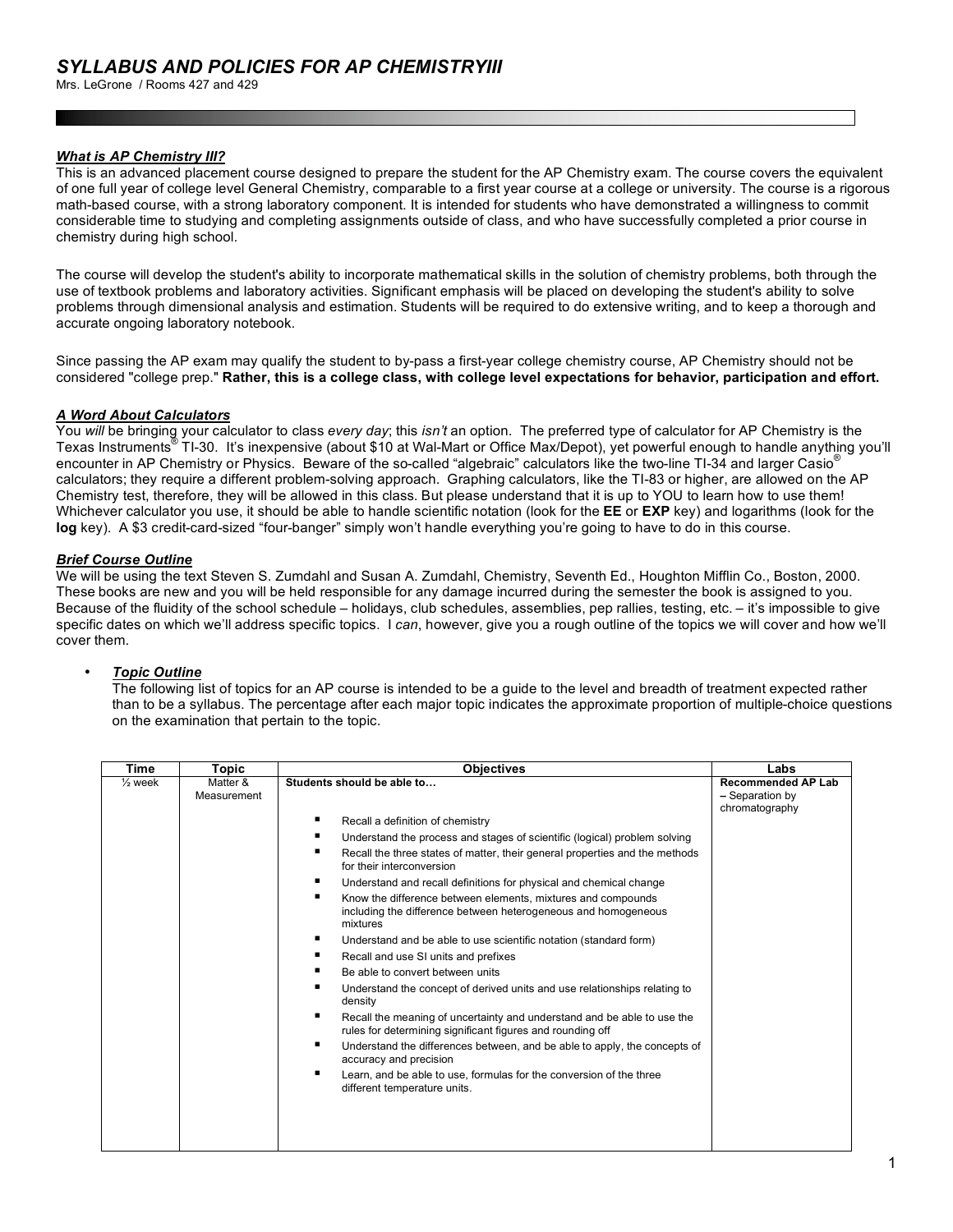| $1\frac{1}{2}$ week | Atoms / lons /<br>Nomenclature /<br>Nuclear | Students should be able to                                                                                                                                          | <b>Recommended AP Lab</b><br>- Determination of<br>percentage of water in a   |  |
|---------------------|---------------------------------------------|---------------------------------------------------------------------------------------------------------------------------------------------------------------------|-------------------------------------------------------------------------------|--|
|                     | Chemistry                                   | ٠<br>Recall a very brief history of Atomic Theory                                                                                                                   | hydrate                                                                       |  |
|                     |                                             | ٠<br>Know and understand the five main aspects of Dalton's Atomic Theory                                                                                            |                                                                               |  |
|                     |                                             | ٠<br>Recall some of the experiments that led to the identification of sub-atomic<br>particles                                                                       | <b>Recommended AP Lab</b><br>- Determination of the                           |  |
|                     |                                             | ٠<br>Know the three particles that make up the atom and their relative charges,<br>masses and positions in the atom                                                 | formula of a compound                                                         |  |
|                     |                                             | ٠<br>Be able to use the Atomic # and Mass # of an isotope to calculate the<br>numbers of protons, neutrons and electrons present                                    |                                                                               |  |
|                     |                                             | ٠<br>Know what the term isotope means and be able to perform simple<br>calculations relating to isotopic data                                                       |                                                                               |  |
|                     |                                             | ٠<br>Understand the phenomenon of radioactivity and the properties of<br>radioactive particles                                                                      |                                                                               |  |
|                     |                                             | ٠<br>Be able to write nuclear equations<br>٠<br>Understand the concept of half-life and be able to perform calculations<br>related to it                            |                                                                               |  |
|                     |                                             | ٠<br>Recall some uses of radioactivity                                                                                                                              |                                                                               |  |
|                     |                                             | ٠<br>Understand the term mass deficit                                                                                                                               |                                                                               |  |
|                     |                                             | ٠<br>Be able to use neutron: proton ratio to make predictions about stability                                                                                       |                                                                               |  |
|                     |                                             | ٠<br>Understand the terms nuclear fission and fusion<br>٠                                                                                                           |                                                                               |  |
|                     |                                             | Understand, that in very general terms, radioactivity involves the<br>rearrangement of the nucleus and chemical reactions involve the<br>rearrangement of electrons |                                                                               |  |
|                     |                                             | ٠<br>Know the approximate locations of metals, non-metals and metalloids on<br>the periodic table                                                                   |                                                                               |  |
|                     |                                             | ٠<br>Understand the meaning of the terms Molecule and Ion                                                                                                           |                                                                               |  |
|                     |                                             | ٠<br>Learn the lists of common anions and cations (including polyatomic ions)                                                                                       |                                                                               |  |
|                     |                                             | ٠<br>Know how to combine those anions and cations in the correct proportions<br>to form ionic compounds with no net charge                                          |                                                                               |  |
|                     |                                             | ٠<br>Be able to name binary ionic compounds of a metal and a non-metal                                                                                              |                                                                               |  |
|                     |                                             | ٠<br>Be able to name binary molecular compounds of two non-metals                                                                                                   |                                                                               |  |
|                     |                                             | ٠<br>Be able to name simple binary acids                                                                                                                            |                                                                               |  |
|                     |                                             | ■<br>Be able to name ionic compounds containing polyatomic anions                                                                                                   |                                                                               |  |
|                     |                                             | ٠<br>Be able to name oxoacids and compounds containing oxoanions                                                                                                    |                                                                               |  |
|                     |                                             | п<br>Be able to name hydrated salts                                                                                                                                 |                                                                               |  |
|                     |                                             |                                                                                                                                                                     |                                                                               |  |
|                     |                                             |                                                                                                                                                                     |                                                                               |  |
| 1 week              | Organic                                     | Students should be able to                                                                                                                                          | <b>Recommended AP Lab</b><br>- Synthesis, purification,<br>and analysis of an |  |
|                     |                                             | ٠<br>Be able to name some simple aliphatic organic compounds                                                                                                        | organic compounds                                                             |  |
|                     |                                             | ٠<br>Understand and be able to write equations for some organic reactions<br>(Combustion, Substitution, Acid Base, Addition & Esterification)                       |                                                                               |  |
|                     |                                             |                                                                                                                                                                     |                                                                               |  |
| 1 week              | Bonding                                     | The student should be able to                                                                                                                                       | Recommended<br><b>AP Lab - Determination</b>                                  |  |
|                     |                                             | ٠<br>Understand that when forming chemical bonds atoms are attempting to<br>form more stable electronic configurations                                              | of molar mass by vapor<br>density                                             |  |
|                     |                                             | ٠<br>Understand the essential difference between intra and inter bonding                                                                                            |                                                                               |  |
|                     |                                             | ٠<br>Understand the concept of ionic bonding and the nature of the ionic bond                                                                                       |                                                                               |  |
|                     |                                             | ٠<br>Understand the concept of covalent bonding and nature of the covalent                                                                                          |                                                                               |  |
|                     |                                             | bond                                                                                                                                                                |                                                                               |  |
|                     |                                             | ٠<br>Be able to draw Lewis structures                                                                                                                               |                                                                               |  |
|                     |                                             | Understand the concept of resonance related to Lewis structures                                                                                                     |                                                                               |  |
|                     |                                             | ٠<br>Understand the concept of formal charge related to Lewis structures                                                                                            |                                                                               |  |
|                     |                                             | Be able to predict the shape of, and bond angles in, simple molecules and<br>ions using VSEPR theory                                                                |                                                                               |  |
|                     |                                             | ٠<br>Understand the concept of the dative (co-ordinate) bond related to Lewis<br>structures                                                                         |                                                                               |  |
|                     |                                             | ٠<br>Understand that ionic bonding and covalent bonding are at two ends of a<br>sliding scale of bond type                                                          |                                                                               |  |
|                     |                                             | ٠<br>Understand the concept of electronegativity                                                                                                                    |                                                                               |  |
|                     |                                             | Understand that polarization caused by small highly charged cations leads                                                                                           |                                                                               |  |
|                     |                                             | to ionic compounds exhibiting some covalent character<br>٠<br>Understand that differences in electronegativity in covalent molecules                                |                                                                               |  |
|                     |                                             | causes dipoles and some ionic character in covalent compounds                                                                                                       |                                                                               |  |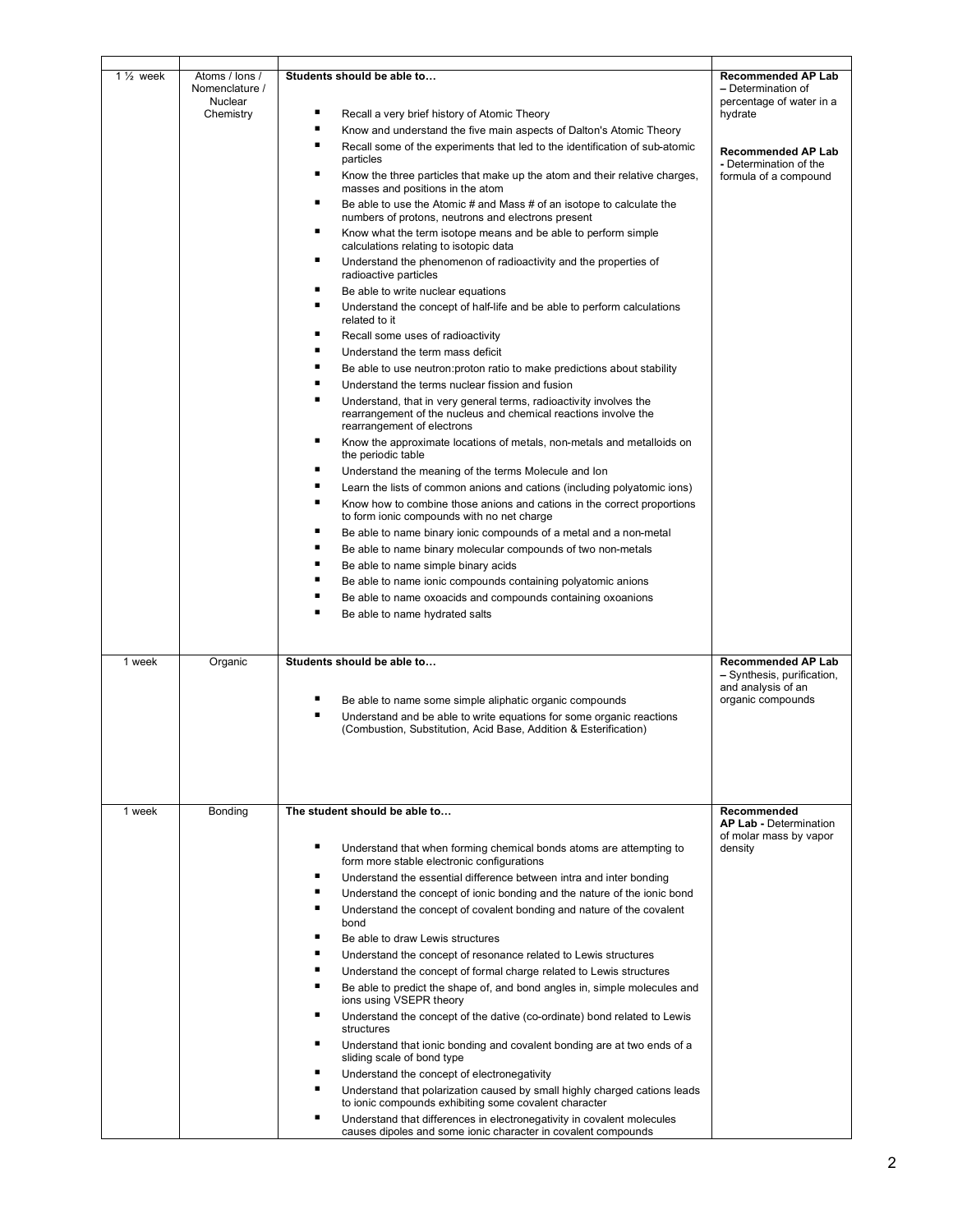|                    |                           | ٠<br>Understand when molecules exhibit polarity<br>п<br>Be able to predict the shapes of simple molecules and ions using Lewis                                                                                |                                                                      |
|--------------------|---------------------------|---------------------------------------------------------------------------------------------------------------------------------------------------------------------------------------------------------------|----------------------------------------------------------------------|
|                    |                           | structures                                                                                                                                                                                                    |                                                                      |
|                    |                           | ٠<br>Understand the occurrence, relative strength and nature of dipole-dipole<br>interactions, London dispersion forces and hydrogen bonds                                                                    |                                                                      |
|                    |                           | ٠<br>Understand how solid structure influences properties                                                                                                                                                     |                                                                      |
|                    |                           | п<br>Understand the nature of liquids                                                                                                                                                                         |                                                                      |
|                    |                           | п<br>Understand the nature of sigma and pi bonds                                                                                                                                                              |                                                                      |
|                    |                           | Understand and be able to identify different types of orbital hybridization                                                                                                                                   |                                                                      |
|                    |                           |                                                                                                                                                                                                               |                                                                      |
| $\frac{1}{2}$ week | Electron<br>configuration | The student should be able to                                                                                                                                                                                 | <b>Recommended AP Lab</b><br>- Colorimetric or<br>Spectrophotometric |
|                    |                           | ٠<br>Understand the Bohr model of the atom                                                                                                                                                                    | analysis                                                             |
|                    |                           | Understand how line emission spectra are formed                                                                                                                                                               |                                                                      |
|                    |                           | ٠<br>Appreciate that the electron can be considered to have wave like<br>properties as well as particle type properties                                                                                       |                                                                      |
|                    |                           | ٠<br>Understand and use equations that relate the Energy, frequency, speed<br>and wavelength of waves including the Rydberg equation                                                                          |                                                                      |
|                    |                           | ٠<br>Understand the concept of electrons in shells and the use of quantum<br>numbers                                                                                                                          |                                                                      |
|                    |                           | ٠<br>Understand the use of the terms s, p, d and f and their use in orbital<br>notation                                                                                                                       |                                                                      |
|                    |                           | п<br>Recall and understand the rules for filling orbitals and determining<br>electronic configuration, including the Pauli exclusion principle, Hund's rule<br>of maximum multiplicity and notable exceptions |                                                                      |
|                    |                           | ٠<br>Be able to construct the electronic configuration of the elements using the<br>s, p and d and f notation                                                                                                 |                                                                      |
|                    |                           | ٠<br>Be able to construct the electronic configuration of the elements using the<br>noble gas core and s, p, d and f notation                                                                                 |                                                                      |
|                    |                           | ٠<br>Be able to construct the electronic configuration of simple ions (including d<br>block ions)                                                                                                             |                                                                      |
|                    |                           | ■<br>Recall the shapes of the s, p and d orbitals                                                                                                                                                             |                                                                      |
|                    |                           | Recall that orbitals are electron probability maps                                                                                                                                                            |                                                                      |
|                    |                           | п<br>Be able to describe electronic configurations using the electrons in boxes<br>notation                                                                                                                   |                                                                      |
|                    |                           | п<br>Recall the meanings of the terms paramagnetic, diamagnetic and                                                                                                                                           |                                                                      |
|                    |                           | isoelectronic                                                                                                                                                                                                 |                                                                      |
| $\frac{1}{2}$ week | Periodicity               | Students should be able to                                                                                                                                                                                    |                                                                      |
|                    |                           | ٠<br>Understand that regular, repeatable patterns occur across periods and                                                                                                                                    |                                                                      |
|                    |                           | within groups on the periodic table                                                                                                                                                                           |                                                                      |
|                    |                           | Appreciate that these patterns sometimes have notable exceptions<br>Recall and understand that the noble gases have full outer shells that                                                                    |                                                                      |
|                    |                           | represent stable electronic configurations                                                                                                                                                                    |                                                                      |
|                    |                           | ▪<br>Recall how, and understand why, group I, II, VI and VII elements achieve<br>pseudo noble gas electronic configurations                                                                                   |                                                                      |
|                    |                           | ٠<br>Recall the definition of ionization energy                                                                                                                                                               |                                                                      |
|                    |                           | ٠<br>Recall the definition of electron affinity                                                                                                                                                               |                                                                      |
|                    |                           | ▪<br>Recall and understand the variation in ionization energy and electron<br>affinity when moving about the periodic table                                                                                   |                                                                      |
|                    |                           | ٠<br>Be able to predict the group an element is in from ionization energy data                                                                                                                                |                                                                      |
|                    |                           | п<br>Understand and be able to apply the terms diamagnetic and paramagnetic                                                                                                                                   |                                                                      |
|                    |                           | п<br>Recall how and why atomic and ionic size vary when moving about the                                                                                                                                      |                                                                      |
|                    |                           | periodic table<br>٠<br>Understand how many physical properties change gradually when moving                                                                                                                   |                                                                      |
|                    |                           | about the periodic table                                                                                                                                                                                      |                                                                      |
|                    |                           | ٠<br>Understand and recall the change in the specific chemical properties                                                                                                                                     |                                                                      |
| $\frac{1}{2}$ week | <b>Equation Writing</b>   | Students should be able to                                                                                                                                                                                    | <b>Recommended AP Lab</b>                                            |
|                    |                           |                                                                                                                                                                                                               | - Determination of the<br>formula of a compound                      |
|                    |                           | ٠<br>Be able to write and balance net ionic equations for Double Replacement<br>Reactions                                                                                                                     |                                                                      |
|                    |                           | ٠<br>Be able to write and balance net ionic equations for Simple REDOX<br>Reactions                                                                                                                           |                                                                      |
|                    |                           | ■<br>Be able to write and balance net ionic equations for Non-Simple REDOX<br>Reactions                                                                                                                       |                                                                      |
|                    |                           | Be able to write and balance net ionic equations for Hydrolysis Reactions                                                                                                                                     |                                                                      |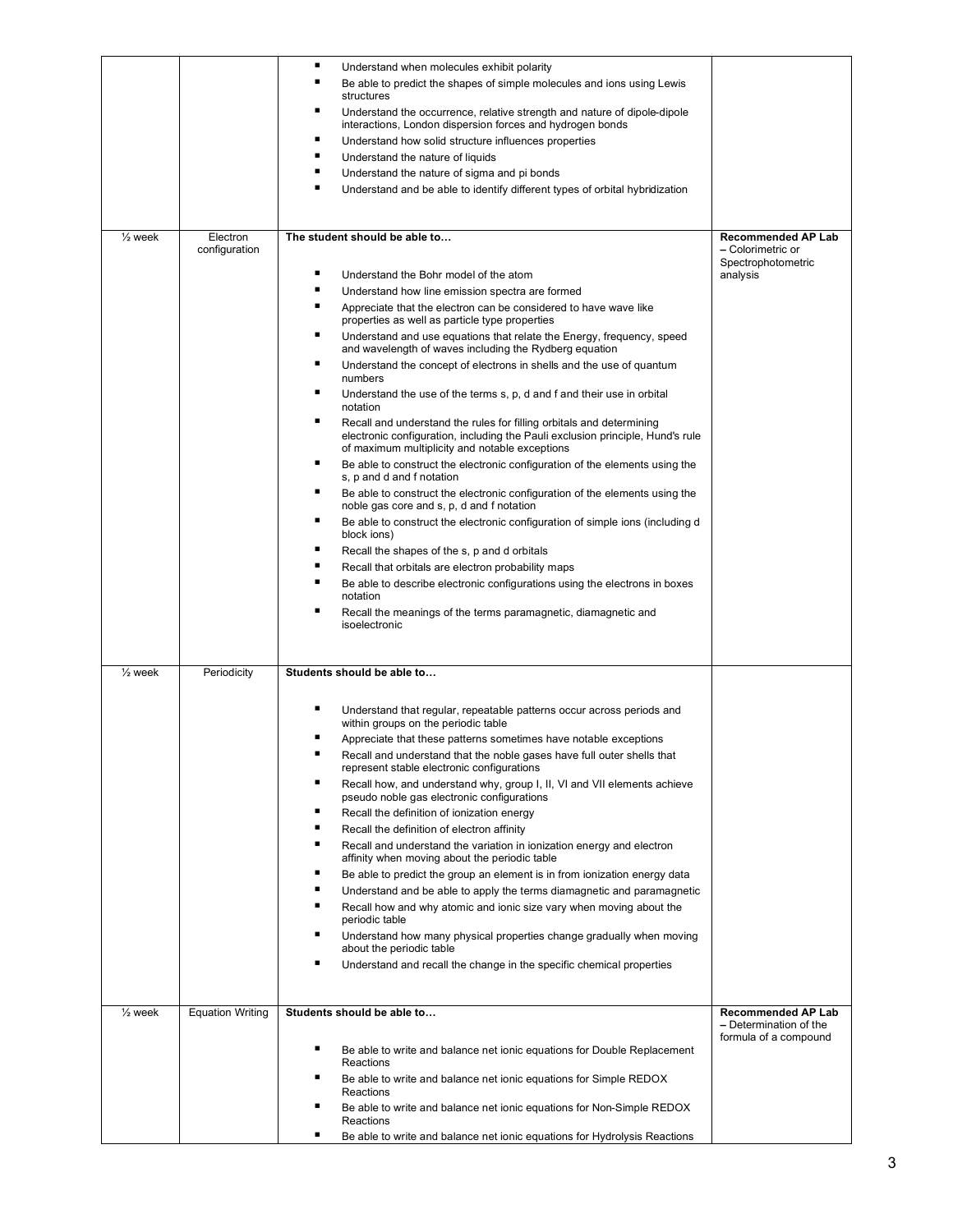| (Transition Metal) Reactions<br>Be able to write and balance net ionic equations for Organic Reactions<br>п<br>Be able to answer simple questions associated with the reactions<br>$\frac{1}{2}$ week<br>Qualitative &<br>Students should be able to<br><b>Recommended AP Lab</b><br>Quantitative<br>- Separation and<br>Chemistry<br>qualitative analysis of<br>٠<br>cations and anions<br>Understand that a reaction in aqueous solution is one that is carried out in<br>water<br><b>Recommended AP Lab</b><br>٠<br>Understand the terms electrolyte, weak electrolyte and non-electrolyte and<br>- Determination of<br>be able to predict which compounds fall into which category<br>concentration by<br>٠<br>Be able to calculate the individual ion concentrations when ionic<br>oxidation reduction<br>compounds are dissolved in water<br>titration<br>٠<br>Understand the difference between, and be able to write, full, ionic and net<br>ionic equations<br>٠<br>Learn and be able to apply solubility rules<br>٠<br>Be familiar with a limited number of colors associated with precipitates<br>٠<br>Recall that an acid is a hydrogen ion donor<br>٠<br>Recall that a base is a hydrogen ion acceptor<br>п<br>Understand how the degree of ionization/dissociation determines the<br>strength of an acid and a base |
|-----------------------------------------------------------------------------------------------------------------------------------------------------------------------------------------------------------------------------------------------------------------------------------------------------------------------------------------------------------------------------------------------------------------------------------------------------------------------------------------------------------------------------------------------------------------------------------------------------------------------------------------------------------------------------------------------------------------------------------------------------------------------------------------------------------------------------------------------------------------------------------------------------------------------------------------------------------------------------------------------------------------------------------------------------------------------------------------------------------------------------------------------------------------------------------------------------------------------------------------------------------------------------------------------------------------------------------|
|                                                                                                                                                                                                                                                                                                                                                                                                                                                                                                                                                                                                                                                                                                                                                                                                                                                                                                                                                                                                                                                                                                                                                                                                                                                                                                                                   |
|                                                                                                                                                                                                                                                                                                                                                                                                                                                                                                                                                                                                                                                                                                                                                                                                                                                                                                                                                                                                                                                                                                                                                                                                                                                                                                                                   |
|                                                                                                                                                                                                                                                                                                                                                                                                                                                                                                                                                                                                                                                                                                                                                                                                                                                                                                                                                                                                                                                                                                                                                                                                                                                                                                                                   |
|                                                                                                                                                                                                                                                                                                                                                                                                                                                                                                                                                                                                                                                                                                                                                                                                                                                                                                                                                                                                                                                                                                                                                                                                                                                                                                                                   |
|                                                                                                                                                                                                                                                                                                                                                                                                                                                                                                                                                                                                                                                                                                                                                                                                                                                                                                                                                                                                                                                                                                                                                                                                                                                                                                                                   |
|                                                                                                                                                                                                                                                                                                                                                                                                                                                                                                                                                                                                                                                                                                                                                                                                                                                                                                                                                                                                                                                                                                                                                                                                                                                                                                                                   |
|                                                                                                                                                                                                                                                                                                                                                                                                                                                                                                                                                                                                                                                                                                                                                                                                                                                                                                                                                                                                                                                                                                                                                                                                                                                                                                                                   |
|                                                                                                                                                                                                                                                                                                                                                                                                                                                                                                                                                                                                                                                                                                                                                                                                                                                                                                                                                                                                                                                                                                                                                                                                                                                                                                                                   |
|                                                                                                                                                                                                                                                                                                                                                                                                                                                                                                                                                                                                                                                                                                                                                                                                                                                                                                                                                                                                                                                                                                                                                                                                                                                                                                                                   |
|                                                                                                                                                                                                                                                                                                                                                                                                                                                                                                                                                                                                                                                                                                                                                                                                                                                                                                                                                                                                                                                                                                                                                                                                                                                                                                                                   |
|                                                                                                                                                                                                                                                                                                                                                                                                                                                                                                                                                                                                                                                                                                                                                                                                                                                                                                                                                                                                                                                                                                                                                                                                                                                                                                                                   |
|                                                                                                                                                                                                                                                                                                                                                                                                                                                                                                                                                                                                                                                                                                                                                                                                                                                                                                                                                                                                                                                                                                                                                                                                                                                                                                                                   |
|                                                                                                                                                                                                                                                                                                                                                                                                                                                                                                                                                                                                                                                                                                                                                                                                                                                                                                                                                                                                                                                                                                                                                                                                                                                                                                                                   |
|                                                                                                                                                                                                                                                                                                                                                                                                                                                                                                                                                                                                                                                                                                                                                                                                                                                                                                                                                                                                                                                                                                                                                                                                                                                                                                                                   |
|                                                                                                                                                                                                                                                                                                                                                                                                                                                                                                                                                                                                                                                                                                                                                                                                                                                                                                                                                                                                                                                                                                                                                                                                                                                                                                                                   |
|                                                                                                                                                                                                                                                                                                                                                                                                                                                                                                                                                                                                                                                                                                                                                                                                                                                                                                                                                                                                                                                                                                                                                                                                                                                                                                                                   |
|                                                                                                                                                                                                                                                                                                                                                                                                                                                                                                                                                                                                                                                                                                                                                                                                                                                                                                                                                                                                                                                                                                                                                                                                                                                                                                                                   |
| ٠<br>Understand that in a neutralization reaction an acid and base react to form<br>a salt and water                                                                                                                                                                                                                                                                                                                                                                                                                                                                                                                                                                                                                                                                                                                                                                                                                                                                                                                                                                                                                                                                                                                                                                                                                              |
| ٠<br>Learn some reactions that produce gases as products and the chemical<br>tests for those gases                                                                                                                                                                                                                                                                                                                                                                                                                                                                                                                                                                                                                                                                                                                                                                                                                                                                                                                                                                                                                                                                                                                                                                                                                                |
| ٠<br>Understand that oxidation and reduction can be described in terms of loss<br>and gain of electrons respectively                                                                                                                                                                                                                                                                                                                                                                                                                                                                                                                                                                                                                                                                                                                                                                                                                                                                                                                                                                                                                                                                                                                                                                                                              |
| ٠<br>Be able to find the oxidation number of an element within a compound                                                                                                                                                                                                                                                                                                                                                                                                                                                                                                                                                                                                                                                                                                                                                                                                                                                                                                                                                                                                                                                                                                                                                                                                                                                         |
| ٠<br>Become familiar with some common oxidizing and reducing agents and                                                                                                                                                                                                                                                                                                                                                                                                                                                                                                                                                                                                                                                                                                                                                                                                                                                                                                                                                                                                                                                                                                                                                                                                                                                           |
| the half-equations that represent their action                                                                                                                                                                                                                                                                                                                                                                                                                                                                                                                                                                                                                                                                                                                                                                                                                                                                                                                                                                                                                                                                                                                                                                                                                                                                                    |
| ٠<br>Understand and be able to recognize the different types of REDOX<br>reaction. Namely synthesis (combination), decomposition, combustion,                                                                                                                                                                                                                                                                                                                                                                                                                                                                                                                                                                                                                                                                                                                                                                                                                                                                                                                                                                                                                                                                                                                                                                                     |
| single and double displacement (replacement) including metal                                                                                                                                                                                                                                                                                                                                                                                                                                                                                                                                                                                                                                                                                                                                                                                                                                                                                                                                                                                                                                                                                                                                                                                                                                                                      |
| displacement, hydrogen displacement from water and acids and halogen<br>displacement                                                                                                                                                                                                                                                                                                                                                                                                                                                                                                                                                                                                                                                                                                                                                                                                                                                                                                                                                                                                                                                                                                                                                                                                                                              |
| ٠<br>Learn and be able to use the reactivity series as a tool for predicting                                                                                                                                                                                                                                                                                                                                                                                                                                                                                                                                                                                                                                                                                                                                                                                                                                                                                                                                                                                                                                                                                                                                                                                                                                                      |
| displacement reactions<br>٠                                                                                                                                                                                                                                                                                                                                                                                                                                                                                                                                                                                                                                                                                                                                                                                                                                                                                                                                                                                                                                                                                                                                                                                                                                                                                                       |
| Understand the concept of disproportionation<br>٠<br>Recall and understand the technique of titration                                                                                                                                                                                                                                                                                                                                                                                                                                                                                                                                                                                                                                                                                                                                                                                                                                                                                                                                                                                                                                                                                                                                                                                                                             |
| Be able to carry out simple quantitative moles calculations relating to                                                                                                                                                                                                                                                                                                                                                                                                                                                                                                                                                                                                                                                                                                                                                                                                                                                                                                                                                                                                                                                                                                                                                                                                                                                           |
| REDOX titration data                                                                                                                                                                                                                                                                                                                                                                                                                                                                                                                                                                                                                                                                                                                                                                                                                                                                                                                                                                                                                                                                                                                                                                                                                                                                                                              |
|                                                                                                                                                                                                                                                                                                                                                                                                                                                                                                                                                                                                                                                                                                                                                                                                                                                                                                                                                                                                                                                                                                                                                                                                                                                                                                                                   |
|                                                                                                                                                                                                                                                                                                                                                                                                                                                                                                                                                                                                                                                                                                                                                                                                                                                                                                                                                                                                                                                                                                                                                                                                                                                                                                                                   |
| 2 weeks<br>Stoichiometry &<br>Students should be able to<br><b>Recommended AP Lab</b>                                                                                                                                                                                                                                                                                                                                                                                                                                                                                                                                                                                                                                                                                                                                                                                                                                                                                                                                                                                                                                                                                                                                                                                                                                             |
| Solutions<br>- Determination of mass<br>and mole relationship in                                                                                                                                                                                                                                                                                                                                                                                                                                                                                                                                                                                                                                                                                                                                                                                                                                                                                                                                                                                                                                                                                                                                                                                                                                                                  |
| a chemical reaction<br>Be able to write chemical equations in words                                                                                                                                                                                                                                                                                                                                                                                                                                                                                                                                                                                                                                                                                                                                                                                                                                                                                                                                                                                                                                                                                                                                                                                                                                                               |
| Be able to write chemical equations using chemical formulae and chemical                                                                                                                                                                                                                                                                                                                                                                                                                                                                                                                                                                                                                                                                                                                                                                                                                                                                                                                                                                                                                                                                                                                                                                                                                                                          |
| symbols (this requires knowledge, and correct use of, chemical<br>nomenclature)                                                                                                                                                                                                                                                                                                                                                                                                                                                                                                                                                                                                                                                                                                                                                                                                                                                                                                                                                                                                                                                                                                                                                                                                                                                   |
| ٠<br>Understand, and be able to use, state symbols as part of chemical                                                                                                                                                                                                                                                                                                                                                                                                                                                                                                                                                                                                                                                                                                                                                                                                                                                                                                                                                                                                                                                                                                                                                                                                                                                            |
| equation writing<br>٠                                                                                                                                                                                                                                                                                                                                                                                                                                                                                                                                                                                                                                                                                                                                                                                                                                                                                                                                                                                                                                                                                                                                                                                                                                                                                                             |
| Be able to balance chemical equations<br>٠<br>Understand why balancing chemical equations is important                                                                                                                                                                                                                                                                                                                                                                                                                                                                                                                                                                                                                                                                                                                                                                                                                                                                                                                                                                                                                                                                                                                                                                                                                            |
| п<br>Understand the concept of percentage by mass                                                                                                                                                                                                                                                                                                                                                                                                                                                                                                                                                                                                                                                                                                                                                                                                                                                                                                                                                                                                                                                                                                                                                                                                                                                                                 |
| п<br>Be able to calculate empirical formulae from percentage by mass data                                                                                                                                                                                                                                                                                                                                                                                                                                                                                                                                                                                                                                                                                                                                                                                                                                                                                                                                                                                                                                                                                                                                                                                                                                                         |
| п<br>Be able to convert empirical formulae to molecular formulae by using                                                                                                                                                                                                                                                                                                                                                                                                                                                                                                                                                                                                                                                                                                                                                                                                                                                                                                                                                                                                                                                                                                                                                                                                                                                         |
| Molar Mass data<br>٠                                                                                                                                                                                                                                                                                                                                                                                                                                                                                                                                                                                                                                                                                                                                                                                                                                                                                                                                                                                                                                                                                                                                                                                                                                                                                                              |
| Understand and be able to apply the concept of the mole in chemical<br>calculations (including the application of Avogadro's number)                                                                                                                                                                                                                                                                                                                                                                                                                                                                                                                                                                                                                                                                                                                                                                                                                                                                                                                                                                                                                                                                                                                                                                                              |
| ٠<br>Be able to use combustion data to calculate empirical formulae of<br>compounds                                                                                                                                                                                                                                                                                                                                                                                                                                                                                                                                                                                                                                                                                                                                                                                                                                                                                                                                                                                                                                                                                                                                                                                                                                               |
| ٠<br>Understand the importance of, and be able to apply, the concept of<br>stoichiometric coefficients relating to reacting ratios                                                                                                                                                                                                                                                                                                                                                                                                                                                                                                                                                                                                                                                                                                                                                                                                                                                                                                                                                                                                                                                                                                                                                                                                |
| ٠<br>Know how to calculate the number of moles of a solid substance present in                                                                                                                                                                                                                                                                                                                                                                                                                                                                                                                                                                                                                                                                                                                                                                                                                                                                                                                                                                                                                                                                                                                                                                                                                                                    |
| a reaction from data<br>٠<br>Be able to perform calculations relating to molarity                                                                                                                                                                                                                                                                                                                                                                                                                                                                                                                                                                                                                                                                                                                                                                                                                                                                                                                                                                                                                                                                                                                                                                                                                                                 |
| п<br>Understand and be able to perform calculations relating to the Beer-                                                                                                                                                                                                                                                                                                                                                                                                                                                                                                                                                                                                                                                                                                                                                                                                                                                                                                                                                                                                                                                                                                                                                                                                                                                         |
| Lambert law                                                                                                                                                                                                                                                                                                                                                                                                                                                                                                                                                                                                                                                                                                                                                                                                                                                                                                                                                                                                                                                                                                                                                                                                                                                                                                                       |
| п<br>Be able to perform calculations relating to dilution<br>Be able to perform calculations relating to molality                                                                                                                                                                                                                                                                                                                                                                                                                                                                                                                                                                                                                                                                                                                                                                                                                                                                                                                                                                                                                                                                                                                                                                                                                 |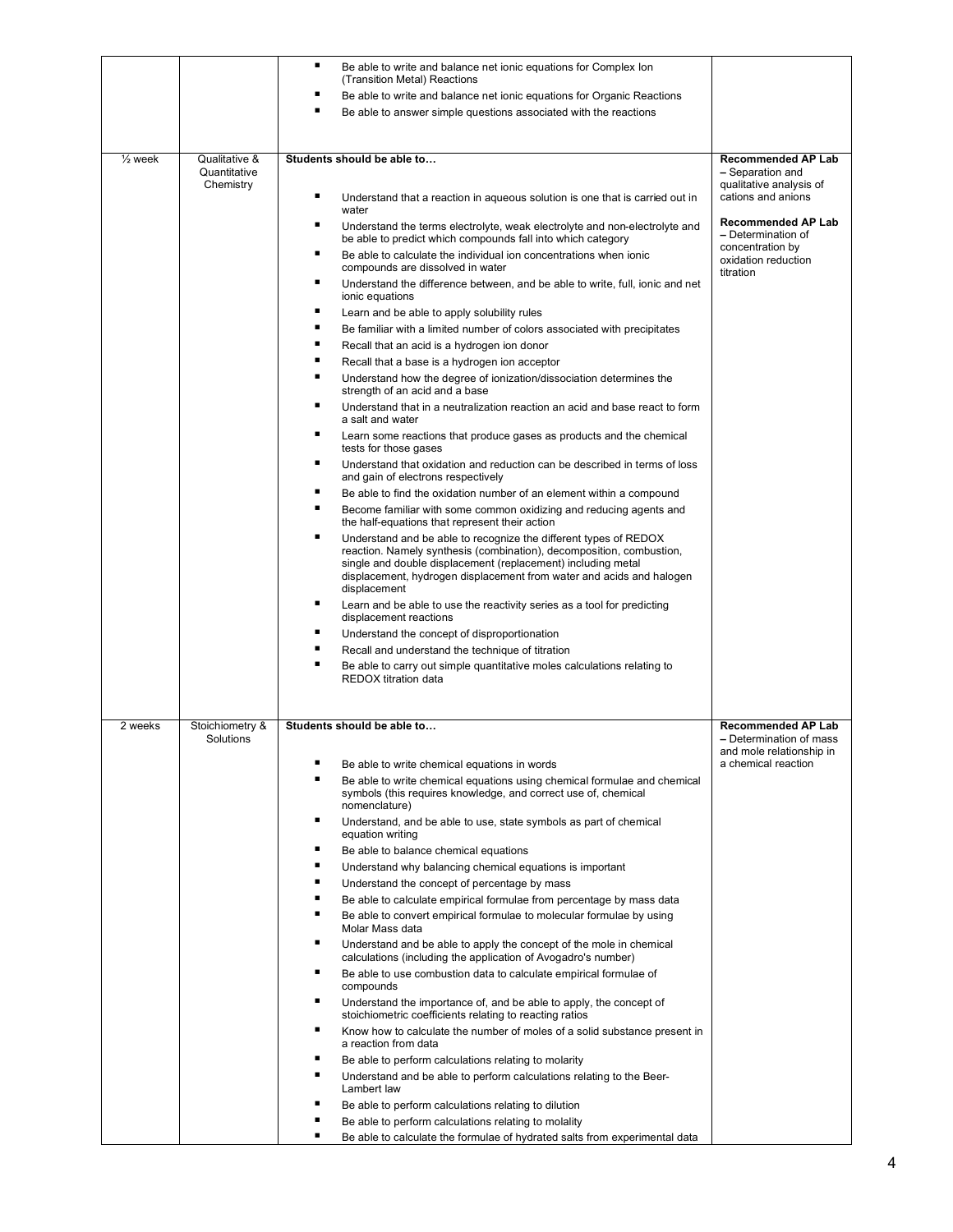|         |                           | ٠<br>Understand, and be able to apply, the concept of a limiting reactant<br>■<br>Understand, and be able to apply, the concept of percentage yield                                                                                                                                                                                                                                                                                                                                                                                                                                                                                                                                                                                                                                                                                                                                                                                                                                                                                                                                                                                                                                                                                     |                                                                                                                                                                        |
|---------|---------------------------|-----------------------------------------------------------------------------------------------------------------------------------------------------------------------------------------------------------------------------------------------------------------------------------------------------------------------------------------------------------------------------------------------------------------------------------------------------------------------------------------------------------------------------------------------------------------------------------------------------------------------------------------------------------------------------------------------------------------------------------------------------------------------------------------------------------------------------------------------------------------------------------------------------------------------------------------------------------------------------------------------------------------------------------------------------------------------------------------------------------------------------------------------------------------------------------------------------------------------------------------|------------------------------------------------------------------------------------------------------------------------------------------------------------------------|
| 1 week  | Colligative<br>properties | Students should be able to<br>Understand the concept of vapor pressure<br>п<br>Be able to relate changes (both quantitative and qualitative) in vapor<br>pressure to addition of non-volatile solutes to solvents (Raoult's Law)<br>п<br>Understand and recall Raoult's Law in terms of ideal solutions of two<br>volatile components AND deviations from ideal behavior<br>٠<br>Be able to recall and use equations relating to quantitative treatments of<br>Boiling Point Elevation, Freezing Point Depression, Osmotic Pressure and<br>the van't Hoff factor                                                                                                                                                                                                                                                                                                                                                                                                                                                                                                                                                                                                                                                                        | <b>Recommended AP Lab</b><br>- Determination of molar<br>mass by freezing point<br>depression                                                                          |
| 1 week  | Gases                     | Students should be able to<br>Be able to convert between different units of pressure<br>∎<br>Be able to convert between different units of temperature<br>∎<br>Recall and be able to use Boyle's law in calculations<br>∎<br>Recall and be able to use Charles' law in calculations<br>∎<br>Recall and be able to use Gay-Lussac's law in calculations<br>∎<br>Recall and be able to use Avogadro's law in calculations<br>∎<br>Recall and be able to use the Combined gas law and the General gas law<br>in calculations<br>п<br>Recall and be able to use the Ideal gas law in calculations<br>п<br>Understand and be able to use the van der Waals equation (modified ideal<br>gas law) in calculations<br>٠<br>Recall and be able to use Dalton's law of partial pressures in calculations<br>٠<br>Recall the conditions that are used as standard in calculations<br>п<br>Be able to use molar gas volume in calculations<br>п<br>Understand the Kinetic theory as applied to gases<br>п<br>Understand the concept of, and be able to perform calculations involving,<br>the root-mean-square-speed of gases<br>■<br>Understand the terms effusion and diffusion and be able to perform<br>calculations relating to those concepts | <b>Recommended AP Lab</b><br>- Determination of the<br>molar volume of a gas                                                                                           |
| 2 weeks | Thermochemistr<br>у       | Students should be able to<br>Learn definitions that describe the systems studied in thermochemistry<br>Understand, be able to quote a definition and write suitable equations for<br>standard enthalpy of formation<br>٠<br>Understand, be able to quote a definition and write suitable equations for<br>standard enthalpy of combustion<br>٠<br>Understand and be able to use a Hess's law cycle or algebraic methods to<br>calculate a given enthalpy change<br>٠<br>Understand and be able to use in calculations, average bond energy terms<br>п<br>Understand the meaning of the terms exothermic and endothermic<br>∎<br>Understand and be able to apply the concept of entropy both in descriptive<br>and calculation contexts<br>٠<br>Understand and be able to apply the concept of Gibbs Free Energy both in<br>descriptive and calculation contexts<br>٠<br>Understand and be able to apply the energetics of the ionic bond as<br>described by the Born-Haber cycle and associated calculations<br>■<br>Understand the role of charge density in determining some physical<br>properties of ionic compounds                                                                                                               | <b>Recommended AP Lab</b><br>- Determination of<br>enthalpy change<br>associated with a<br>reaction                                                                    |
| 1 week  | Electrochemistry          | Students should be able to<br>п<br>Recall the definition of oxidation and reduction in terms of electrons<br>∎<br>Understand and recall the definition of standard electrode potential<br>∎<br>Understand and recall how to construct a cell diagram (line notation) and<br>draw a diagram (picture) of the apparatus needed<br>∎<br>Recall the conditions that standard electrode potentials are measured<br>under<br>∎<br>Understand the nature and purpose of a salt bridge                                                                                                                                                                                                                                                                                                                                                                                                                                                                                                                                                                                                                                                                                                                                                          | <b>Recommended AP Lab</b><br>- Determination of<br>electrochemical series<br>Recommended AP Lab<br>- Measurements using<br>electrochemical cells and<br>electroplating |
|         |                           | ٠<br>Be able to predict the likelihood or otherwise of chemical reactions using                                                                                                                                                                                                                                                                                                                                                                                                                                                                                                                                                                                                                                                                                                                                                                                                                                                                                                                                                                                                                                                                                                                                                         |                                                                                                                                                                        |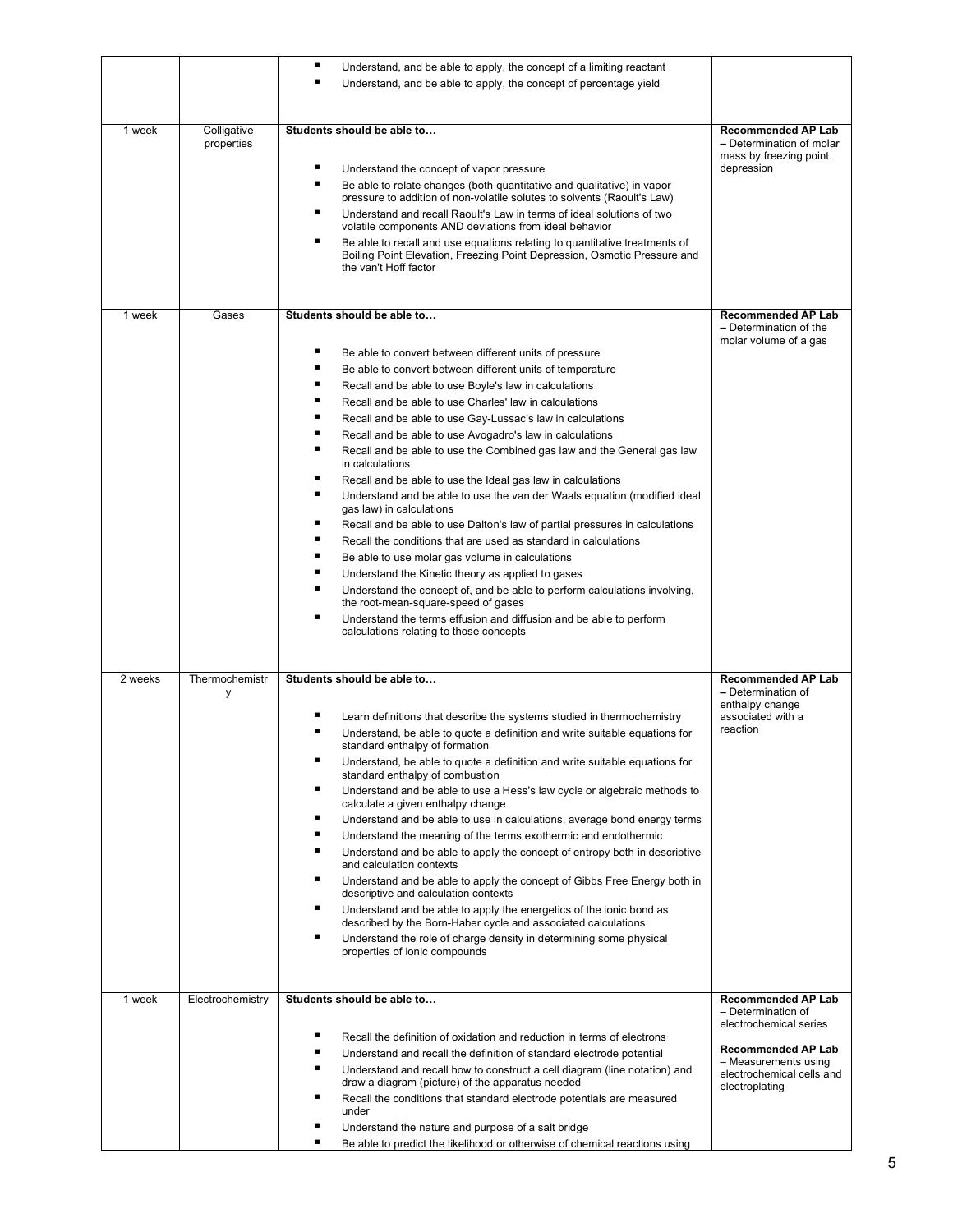|        |                          | standard electrode potentials and understand how those predictions may<br>not prove to be accurate<br>٠<br>Understand and use the Nernst equation<br>٠<br>Understand the relationship between Gibbs free energy, equilibrium<br>constants and Ecell, and be able to perform related calculations<br>٠<br>Understand electrolysis and be able to perform quantitative calculations<br>relating to it                                                                                                                                                                                                                                                                                                                                                                                                                                                                                                                                                                                                                                                                                                                                                                                                                                                                                                                                             |                                                                                                                                                                                                                                                                                                                                                                                |
|--------|--------------------------|-------------------------------------------------------------------------------------------------------------------------------------------------------------------------------------------------------------------------------------------------------------------------------------------------------------------------------------------------------------------------------------------------------------------------------------------------------------------------------------------------------------------------------------------------------------------------------------------------------------------------------------------------------------------------------------------------------------------------------------------------------------------------------------------------------------------------------------------------------------------------------------------------------------------------------------------------------------------------------------------------------------------------------------------------------------------------------------------------------------------------------------------------------------------------------------------------------------------------------------------------------------------------------------------------------------------------------------------------|--------------------------------------------------------------------------------------------------------------------------------------------------------------------------------------------------------------------------------------------------------------------------------------------------------------------------------------------------------------------------------|
| 1 week | Equilibrium              | Students should be able to<br>٠<br>Understand the concept of dynamic equilibrium<br>٠<br>Be able to write an expression in terms of concentrations for the<br>equilibrium constant Kc given a chemical equation<br>٠<br>Understand that equilibria take a finite time to be achieved<br>٠<br>Be able to calculate values for Kc and associated data from initial<br>concentrations<br>٠<br>Be able to write an expression in terms of partial pressures for the<br>equilibrium constant Kp given a chemical equation<br>٠<br>Be able to calculate values for Kp and associated data from pressure data<br>٠<br>Recall and understand Le Chatelier's Principle<br>٠<br>Understand the application of Le Chatelier's Principle and be able to<br>predict the shift in position of equilibria and optimum conditions in<br>reactions<br>٠<br>Understand and be able to apply the relationship of Kc to Kp, the different<br>formats of Kc (reciprocals and roots) and the relationships in simultaneous<br>equilibria<br>٠<br>Understand and be able to apply to calculations, the concept of solubility<br>product<br>٠<br>Understand and be able to apply to calculations, the concept of common<br>ion effect<br>٠<br>Understand and be able to interpret phase diagrams<br>٠<br>Understand and be able to interpret heating and cooling curves | <b>Recommended AP Lab</b><br>- determination of the<br>equilibrium constant for a<br>chemical reaction                                                                                                                                                                                                                                                                         |
| 1 week | Acid / Base<br>Chemistry | Students should be able to<br>٠<br>Be able to recall the Bronsted Lowry, Arrhenius and Lewis definitions of an<br>acids and bases<br>٠<br>Be able to identify acid base conjugate pairs<br>٠<br>Recall the difference between strong and weak acids in terms of ionization<br>٠<br>Be able to calculate pH of strong acids and strong bases<br>٠<br>Be able to calculate pH of weak acids and weak bases using Ka and Kb<br>п<br>Recall a definition of Kw, the ionic product of water<br>٠<br>Recall the definition of a buffer<br>Understand and how a buffer works<br>٠<br>Be able to identify and calculate the pH of a buffer solution<br>٠<br>Understand the techniques and procedures associated with titrations<br>٠<br>Be able to sketch titration curves and be able to suggest a suitable<br>indicator for a particular titration<br>٠<br>Understand the hydrolysis of salts and the effect this has on pH<br>Understand the meaning of the term 'equivalence point'<br>٠<br>Understand how indicators work                                                                                                                                                                                                                                                                                                                          | <b>Recommended AP Lab</b><br>- Standardization of a<br>solution using a primary<br>standard<br><b>Recommended AP Lab</b><br>- Determination of<br>concentration by<br>acid=base titration,<br>including a weak acid or<br>a weak base<br><b>Recommended AP Lab</b><br>- Determination of<br>appropriate indicators for<br>various acid-base<br>titrations: pH<br>determination |
| 1 week | Kinetics                 | Students should be able to<br>٠<br>Be able to recall AND understand Collision Theory<br>٠<br>Be able to recall AND understand how temperature, concentration, surface<br>area and catalysts affect a rate of reaction<br>٠<br>Understand AND be able to interpret a Maxwell-Boltzman distribution plot<br>٠<br>Understand AND be able to interpret an energy profile plot<br>٠<br>Be able to deduce orders, rate equations and rate constants (including<br>units) from initial rate data<br>٠<br>Understand the link between the rate determining (slow step) in a reaction<br>mechanism and the rate equation<br>٠<br>Understand AND be able to interpret graphical data relating to rates                                                                                                                                                                                                                                                                                                                                                                                                                                                                                                                                                                                                                                                    | <b>Recommended AP Lab</b><br>- Determination of the<br>rate of a reaction and its<br>order                                                                                                                                                                                                                                                                                     |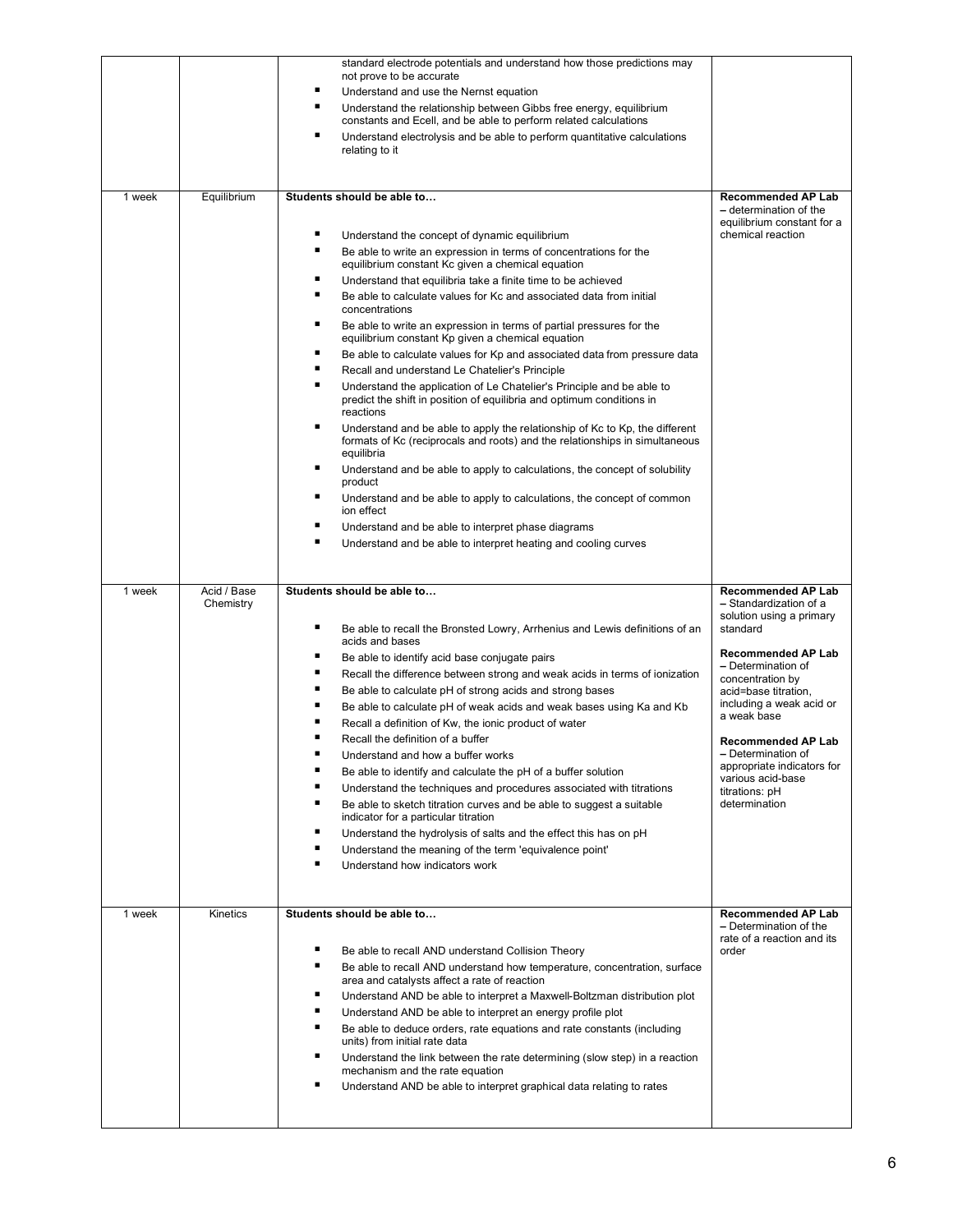#### *Labs and Lab Fees*

We'll be doing about as many labs in AP Chemistry III as we did in AP Chemistry II – and they're frequently more involved than the ones in AP Chemistry II. The lab activities will correlate with the topic(s) we're covering at the moment.

Yes, there *is* a lab fee for AP Chemistry III– it's \$15 per student. This money goes toward purchasing materials that are used up during the course, usually chemicals and glassware. Any excess money is used for lab equipment maintenance and purchase (a single digital balance runs about \$225, so it goes fast). Checks may be made payable to Mary G. Montgomery High School. I am *still* an absolute tyrant in lab especially where safety is concerned. If a student is misbehaving in lab, disregarding the procedure, or otherwise endangering himself or others, I will not hesitate to remove him from the lab area. Depending on the severity of the infraction, I *may* or *may not* allow him back into the lab, at least for a while. More about lab safety in another handout. We have a state-of-the-art chemistry classroom and lab, with excellent furniture, fixtures, and safety equipment. These facilities are there to be *used*, and we're going to use them in the ways they were *intended* to be used. Students who abuse the facilities – and I have a very broad definition of what constitutes "abuse" – will be sent to the office on a discipline referral. *Period*. End of discussion.

## *Assignments and Grading*

73 91.9 72 91.6  $\begin{array}{|c|c|c|c|}\n\hline\n71 & 91.3 \\
\hline\n70 & 91.0\n\end{array}$  $\begin{array}{|c|c|c|c|}\n\hline\n70 & 91.0 \\
\hline\n69 & 90.7\n\end{array}$ 

 $\begin{array}{|c|c|c|}\n 68 & 90.4 \\
 \hline\n 67 & 90.1\n \end{array}$ 

66 89.8 65 89.5

 $90.7$ 

 $90.1$ 

Tests come at the end of a *topic*, usually every Friday. Tests count 100 points each and make up 60% of your grade. The tests will be made up of 3 timed sections. Part 1 is 35 multiple-choice questions. You will have 40 minutes & no calculator is allowed. Part 2 will consist of 2 free response questions. You may use a calculator on this section. You will have 25 minutes. Part 3 will consist of 2 reactions & 1 free response question. There will be no calculator allowed & you will have 15 minutes. I will use a times & time limits will be STRICKLY enforced. Failing to stop the test when the timer goes off may result in a reduced grade. The remaining 40% of your grade will be made up of quizzes, homework, early work, and labs. Quizzes count 100 points and are given **every day** except test days. Lab activities count 500 points each. We will usually have lab on Thursdays. Homework assignments are worth 100 points each. Your homework grade is determined by how *completely* and *accurately* you do the assignment. You don't automatically get full points for simply having turned in a paper. Your midterm/final will be given at the end of each quarter. It will be cumulative throughout the entire course. This test will make up 20% of your quarter grade. Your grade will be based on the standard "90 – 100 = **A**" grading scale. Rounding is done according to standard rules.

One BIG difference between AP Chemistry II & AP Chemistry III is that I do scale your test grades. The AP Chemistry test given at the end of the year is extremely difficult. So difficult in fact that you can score a failing grade & still earn credit for a years worth of college chemistry. I will strive to make my tests just as difficult to prepare you for this test, in doing so; I will also give you the same advantage that the AP Chemistry test gives you. Please see the for test grade scale below.

| A               |       | в            |      | C            |      | D               |      | Е               |      |
|-----------------|-------|--------------|------|--------------|------|-----------------|------|-----------------|------|
| <b>Score</b>    | %     | <b>Score</b> | %    | <b>Score</b> | %    | <b>Score</b>    | %    | <b>Score</b>    | %    |
| 100             | 100.0 | 64           | 89.4 | 49           | 79.4 | 39              | 69.4 | 19              | 59.4 |
| 99              | 99.7  | 63           | 88.7 | 48           | 78.3 | 38              | 68.9 | 18              | 56.3 |
| 98              | 99.4  | 62           | 88.0 | 47           | 77.2 | $\overline{37}$ | 68.4 | $\overline{17}$ | 53.1 |
| 97              | 99.1  | 61           | 87.3 | 46           | 76.1 | 36              | 67.8 | 16              | 50.0 |
| 96              | 98.8  | 60           | 86.6 | 45           | 75   | 35              | 67.3 | 15              | 46.8 |
| 95              | 98.5  | 59           | 85.9 | 44           | 73.9 | 34              | 66.8 | 14              | 43.7 |
| 94              | 98.2  | 58           | 85.1 | 43           | 72.8 | 33              | 66.3 | 13              | 40.5 |
| 93              | 97.9  | 57           | 84.4 | 42           | 71.7 | 32              | 65.8 | 12              | 37.4 |
| 92              | 97.6  | 56           | 83.7 | 41           | 70.6 | 31              | 65.2 | 11              | 34.2 |
| 91              | 97.3  | 55           | 83.0 | 40           | 69.5 | 30              | 64.7 | 10              | 31.1 |
| 90              | 97.0  | 54           | 82.3 |              |      | 29              | 64.2 | 9               | 27.9 |
| 89              | 96.7  | 53           | 81.6 |              |      | 28              | 63.7 | 8               | 24.8 |
| 88              | 96.4  | 52           | 80.9 |              |      | 27              | 63.2 | $\overline{7}$  | 21.6 |
| 87              | 96.1  | 51           | 80.2 |              |      | 26              | 62.6 | 6               | 18.5 |
| 86              | 95.8  | 50           | 79.5 |              |      | 25              | 62.1 | 5               | 15.3 |
| 85              | 95.5  |              |      |              |      | 24              | 61.6 | 4               | 12.2 |
| 84              | 95.2  |              |      |              |      | 23              | 61.1 | 3               | 9.0  |
| 83              | 94.9  |              |      |              |      | 22              | 60.6 | 2               | 5.9  |
| 82              | 94.6  |              |      |              |      | 21              | 60.0 | $\mathbf{1}$    | 2.7  |
| 81              | 94.3  |              |      |              |      | 20              | 59.5 | 0               | 0.0  |
| 80              | 94.0  |              |      |              |      |                 |      |                 |      |
| 79              | 93.7  |              |      |              |      |                 |      |                 |      |
| 78              | 93.4  |              |      |              |      |                 |      |                 |      |
| 77              | 93.1  |              |      |              |      |                 |      |                 |      |
| 76              | 92.8  |              |      |              |      |                 |      |                 |      |
| $\overline{75}$ | 92.5  |              |      |              |      |                 |      |                 |      |
| $\overline{74}$ | 92.2  |              |      |              |      |                 |      |                 |      |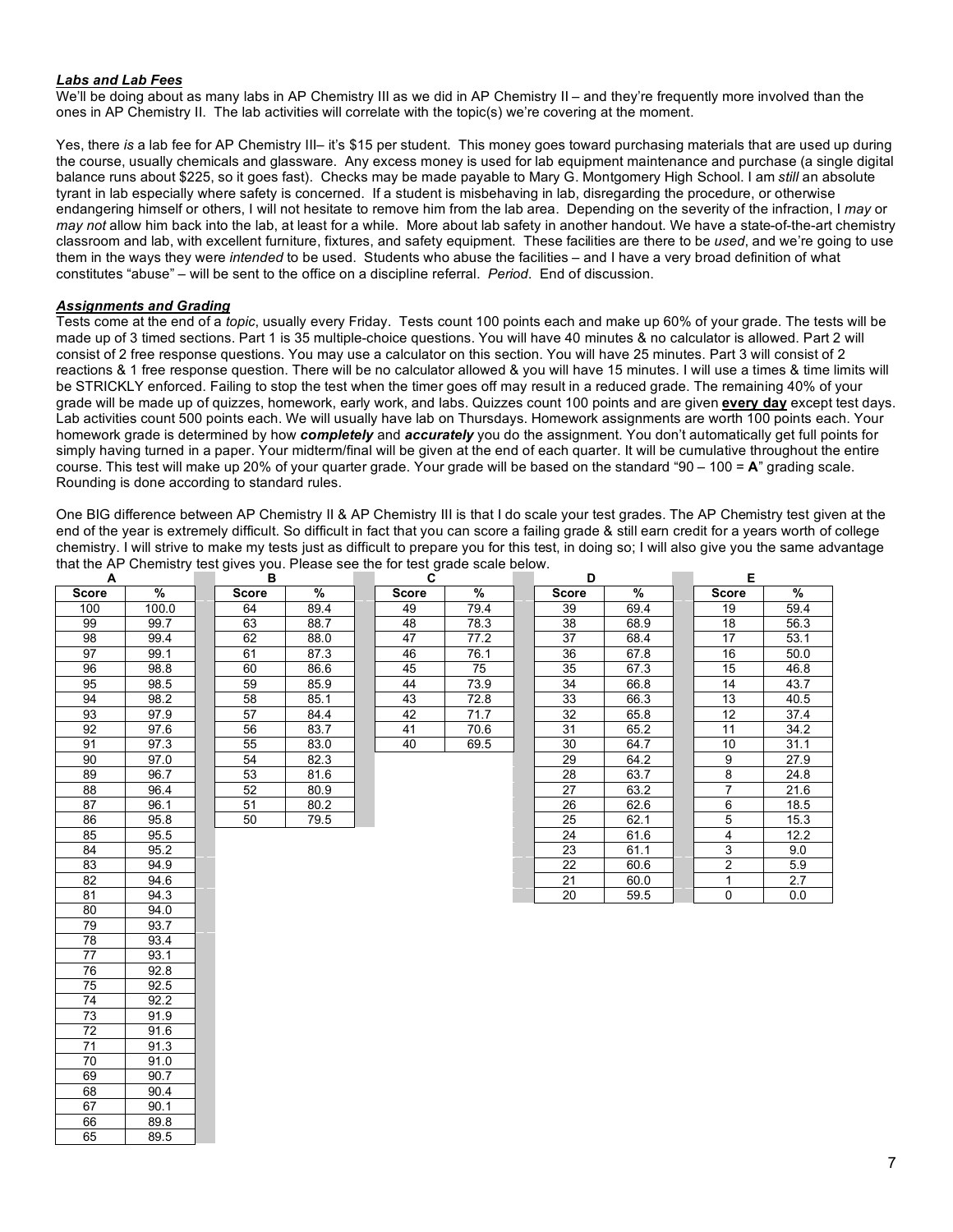#### **Mary G. Montgomery High School Category Points Grading Scale**

| Tests 60%                 |       |  |
|---------------------------|-------|--|
| Test grades will include: | tests |  |

#### **Other grades 40%**

Other grades will include: \_\_\_\_\_\_\_\_\_\_*homework, quizzes, labs, earlywork\_\_\_\_\_\_\_\_\_\_\_\_\_\_\_\_\_\_\_\_*

### **Example grade calculation for Category Points**

| Tests (60%) | Earned         | Possible |
|-------------|----------------|----------|
| Test 1      | 97             | 100      |
| Test 2      | 82             | 100      |
| Test 3      | 57             | 100      |
| Project 1   | 40             | 50       |
| Project 2   | $\frac{20}{2}$ | 50       |
|             | 296            | 400      |

To get your test average, add up all of your earned points and divide by the possible points.

296 points  $\div$  400 points = 74.0 average

| Other (40%)  |     | <b>Earned Possible</b> |
|--------------|-----|------------------------|
| Homework 1   | 60  | 75                     |
| Class work 1 | 88  | 100                    |
| Quiz 1       | 70  | 100                    |
| Homework 2   | 45  | 50                     |
| Homework 3   | 8   | 20                     |
|              | 271 | 345                    |

To get your "other" average, add up all of your earned points and divide by the possible points.

271 points  $\div$  345 grades = 78.6 average

To get your class average, take your test average and multiply by 0.6. Then take your other average and multiple by 0.4. Lastly add those two numbers together. This is your class average.

 $74.0 \times 0.6 = 44.4$  $78.6 \times 0.4 = 31.44$ 

#### **Average = 75.84 (Quarter Net Average)**

This is your average going into the CRT (also called QNA). To get your grade after the CRT you take your QNA and multiply it by 4. Then you add your CRT grade. Finally, you divide that number by 5. This is your final quarter average.

For example, you have a 75.84 going into the CRT and you make a 65 on the CRT.  $(75.84 \times 4) + 65 = 368.36$ 

Now divide by 5…  $368.36 \div 5 = 73.67$ This is your final quarter average.

**Final Quarter Grade = 74**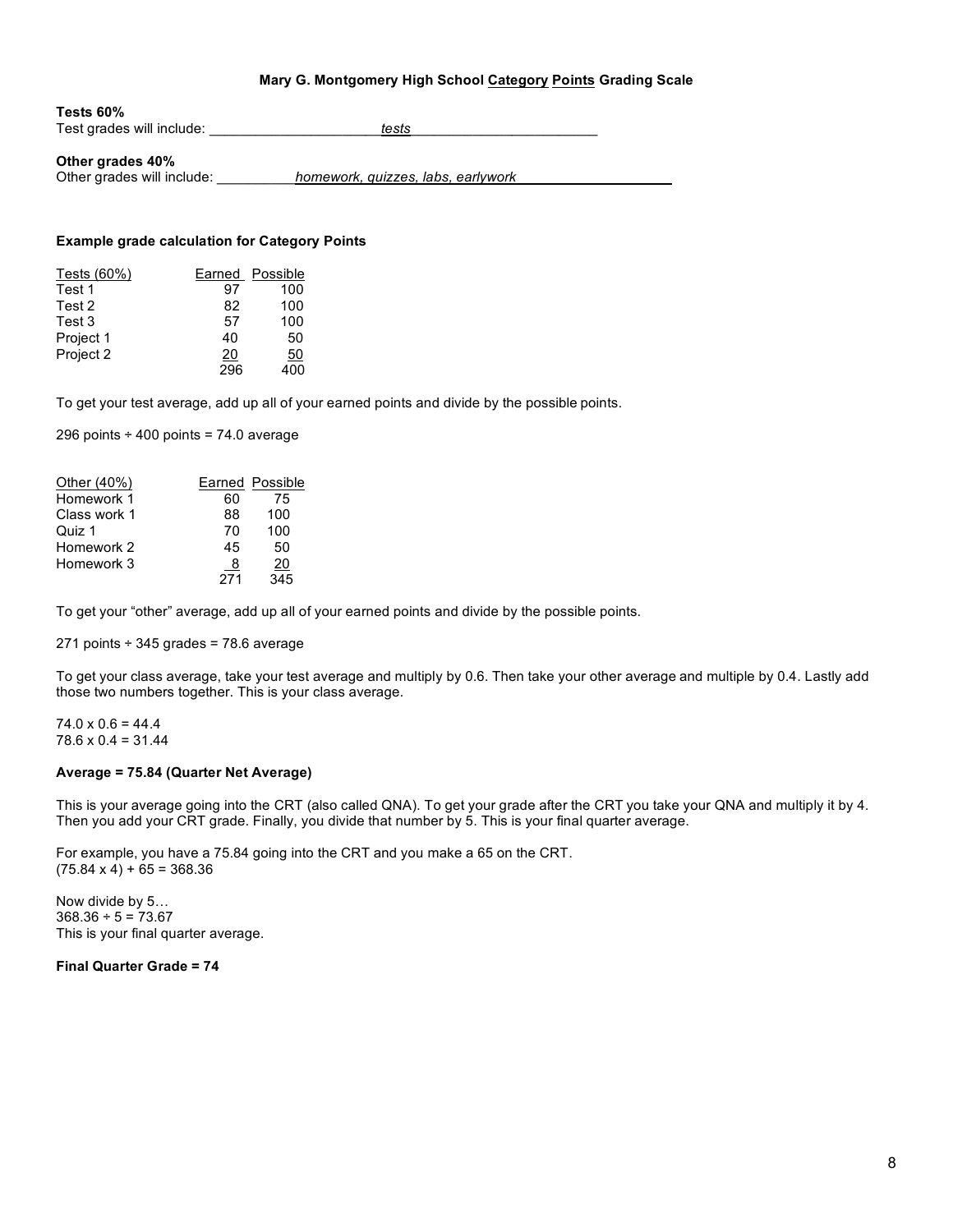## *Make-Up Work*

If you miss a test, quiz, or class work, you will be assigned a grade of zero. If the work is not made up within 1 week, the grade of zero will become final. **It is YOUR responsibility to find out what you missed when you return.** I will not track you down to give you your assignments. You must get notes and assignments from a classmate; after a *valid* attempt at completing the work, I will be available after school to help you. You have three school days after your absence to schedule which day you will be making up your test or quiz. Failure to make arrangements will result in the forfeiture of your one-week time period, and the zero will stand. All class work and homework that must be made up is due within three school days. The time limit for make up tests is 2:38 on the following Friday. I will **NOT** stay after on Friday afternoons for you to make up a test.

Like last semester, you will get 5 extension requests. Unlike last semester, there will be a 25% late penalty for any question that you go back & answer. You may not ask for an extension request for any back assignments.

I reserve the right to make make-up tests and quizzes different from the regularly scheduled test/quiz. While I will endeavor to make the degree of difficulty comparable to the original test/quiz, I am under no *obligation* to do so. It *is* to your benefit to take the tests and quizzes on the scheduled days.

If you are absent you may go to www.molecafe.com and get your assignments for the day. The lecture, homework, and any worksheets or handouts can be found there. Therefore, there is NO excuse for falling behind! If you have any problems with your homework, there is a link for a live chemistry tutor. You can access them Monday – Friday 3:00 pm to midnight.

#### *Expectations*

Besides yourself, there are a few things that you will be required to bring to class each and every day. These things include: your chemistry notebook, loose-leaf paper, a pencil, black pen, your lab notebook, your calculator, and your book. Failure to bring any of these items may result in a reduced grade for the day. The AP Chemistry test will let you use a black pen & so will I; however, please understand that if I cannot read it, like the AP test graders, I will NOT grade it!

#### *Parent Conferences*

Parent conferences may be scheduled through the school office at **221-3153**, or at the midterm PTO meeting; impromptu conferences are strongly discouraged. However, I am available for conferences during my planning period. I may also be contacted through my email address at teeda21@yahoo.com. Because of privacy concerns, I *will not* discuss a student's performance via E-mail; this address will be strictly for scheduling conferences and answering any questions that you may have.

#### *Class Rules*

I have quite a few classroom rules. They are very simple and follow the guidelines in your student handbook. These rules are made to create an environment that will aid student learning. They are not intended to be restrictive of one's character or personality, but rather each student will develop his/her greatest potential.

1. When you enter the room, turn in your homework from the previous day without talking.

2. If you have parent notes, doctor's notes, or admit slips place them in the signature box. I will get them back to you sometime during the class.

3. You must bring your notebook, book, pencil, paper, and calculator everyday. Failure to bring even one of these items may result in a reduced grade.

4. You may NOT share calculators during a test. If I see you I will assume that you are cheating and you will receive a grade of zero.5. With the exception of turning in your work, do not leave your seat without permission.

6. You may bring a bottle of water to class; however, you will not be allowed to leave the classroom to go get water.

7. You may NOT leave my classroom to go anywhere else (another teacher, guidance, the office…) unless you are requested either in writing or called over the intercom and then, your work must be completed in order for you to leave. This is AP Chemistry. You need to be in this class!

8. Please refrain from any disrespectful gestures or remarks in this class. This includes eye rolling and any improper language.

9. When in lab, if I start talking you are to immediately become silent. I am probably trying to tell you something important about the lab that involves either your safety or your grade.

10. Do not be even one second late for this class. You are to be in your seats when the bell rings.

11. You will come to class in proper uniform. This includes the appropriate shoes, backpack, shirt tails tucked in, and NO cell phones.

12. You are not to get out of you seat until you are dismissed. I will not hold you late, but I will also not let you congregate around the door or the desks. I may have some important closing information that I need you to hear.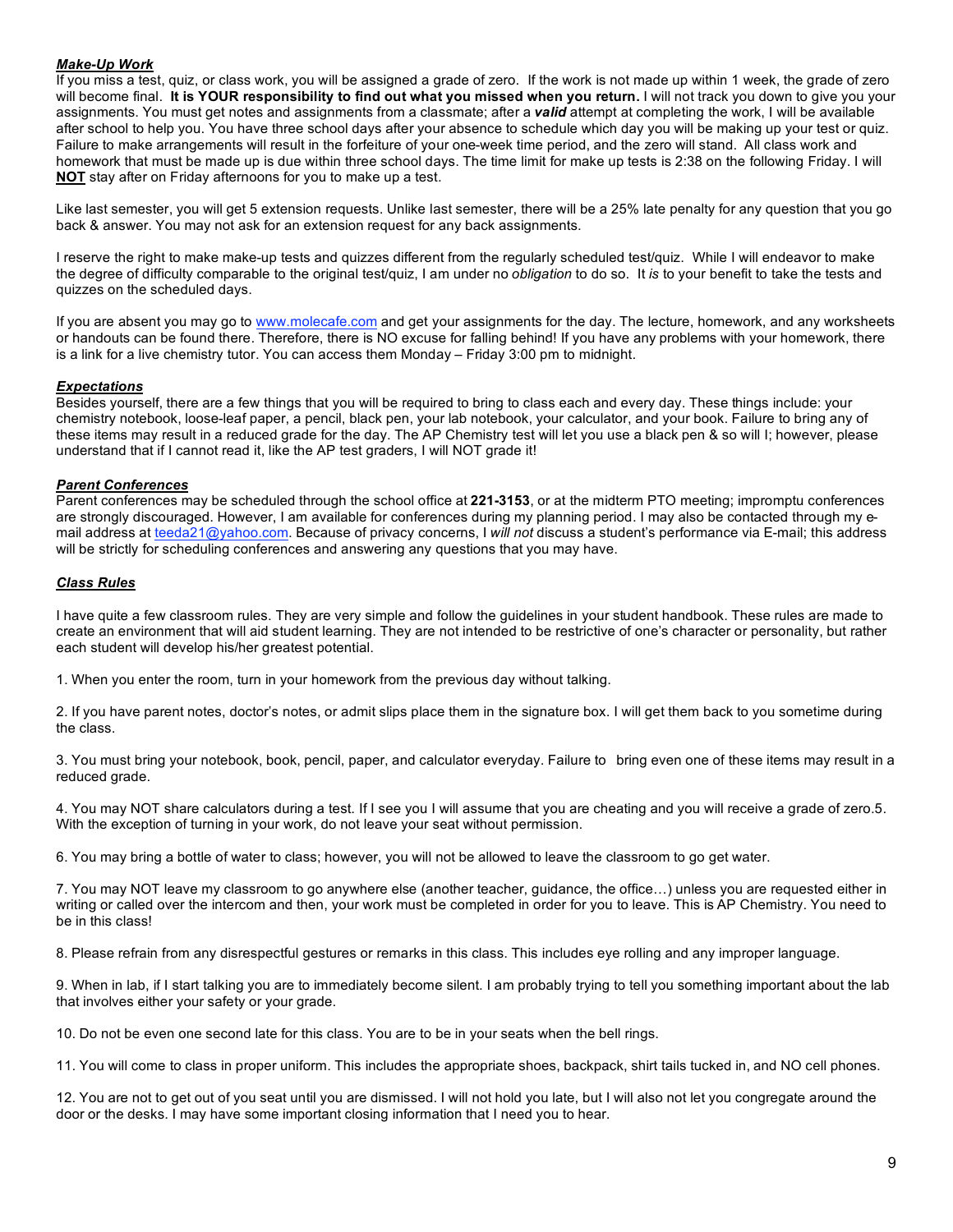13. Once you are done with you class work, you are to remain quiet at your desk. Do not start talking to those around you. Be respectful of the fact that others may not be done with their work.

14. You may NOT eat anything or chew gum in this class. Gum has a nasty way of ending up under the desks & food tends to attract roaches.

## *Consequences*

There will be consequences for violating the school policies and procedures. Remember, it is your responsibility to know these policies and procedures, and when you violate them I presume it is a choice that you have made knowing that there are consequences that will follow. The basic consequences are outlined below; these pertain to all class A offences. Any offences of class B or C nature will result in a written disciplinary referral and the student will be sent to the office.

- $1<sup>st</sup>$  offense T/S conference / verbal warning
- $2^{nd}$  offense T/S conference / written behavioral essay, returned and signed by parents
- $3<sup>rd</sup>$  offense referral to guidance with explanation of infractions
- $4<sup>th</sup>$  offence disciplinary referral, student is sent to office with documentation of prior offenses

Note: Failure to return an essay with a parent signature is classified as "deliberate disobedience" a class B offense. Please refer to the student handbook for other possible consequences.

# *Survival Tips*

- Keeping up with class notes and assignments is crucial.
- AP Chemistry is a *cumulative* course; that is, if you get lost at any point, chances are your grades will suffer from that point onward.
- This course is designed for college-bound students and is an honors course, and I strive to teach it that way as much as possible. If you think *I'm* moving too fast or boring you to tears, wait 'til you get to college!
- Don't be afraid to ask questions that's why I'm here. On the other hand, don't expect me to *give* you an answer I'll ask leading questions that will help you figure out the answer for yourself.